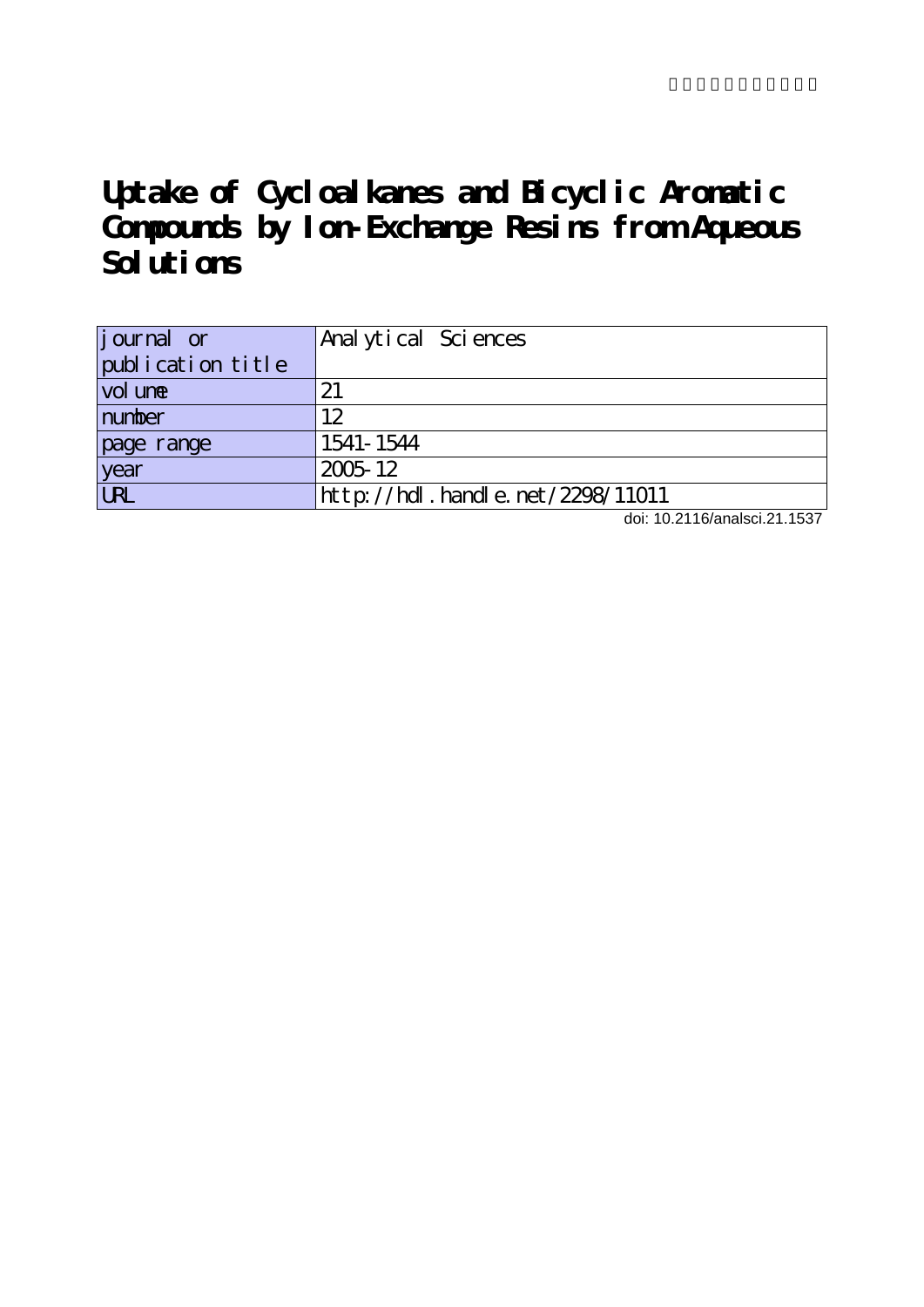# Uptake of Cycloalkanes and Bicyclic Aromatic Compounds by Ion-Exchange Resins from Aqueous Solutions

# Isao SANEMASA,<sup>†</sup> Megumi Izuno, and Yuka Fujin

Department of Science, Faculty of Science, Kumamoto University, Kurokami 2-39-1, Kumamoto 860-8555, Japan

The uptakes of cycloalkanes  $(C_5 - C_8)$  and bicyclic aromatic compounds (naphthalene, biphenyl, and azulene) by both strong acid cation (Dowex 50W-X4 and X8) and strong base anion (Dowex 1-X4 and X8) exchange resins have been studied in aqueous solutions at  $25^{\circ}$ C; their distribution constants  $(K)$  have been determined. The relationship between the octanol-water partition coefficient and the resin affinity for solutes has been analyzed. The  $K$  values of three aromatic compounds were found to be much higher than expected from the octanol-water partition coefficients. This is probably due to the  $\pi$  interaction of aromatic rings with the resin matrix. Microscopic observations revealed that azulene molecules are uniformly distributed inside a resin particle.

#### (Received July 1, 2005; Accepted October 11, 2005)

It is well known that organic weak electrolytes and organic ions of various types are taken up by ion-exchange resins via adsorption or absorption in an aqueous medium.<sup>1,2</sup> There have been, however, few studies on nonpolar nonelectrolytes, probably because of their high volatility and low solubility in water. Nevertheless, such solutes are useful to shed light on the inherent interactions between a nonpolar molecule and the resin matrix in an aqueous phase.

We recently studied the uptake of alkanes and alcohols by ion-exchange resins and demonstrated that the hydrophobic interaction plays an important role.3 The present uptake work is concerned with cycloalkanes  $(C_5 - C_8)$  and bicyclic aromatic compounds (naphthalene, biphenyl, and azulene). Some workers have reported that aromatic species interact more strongly with the resin matrix than aliphatic ions containing an identical number of carbon atoms.<sup>4,5</sup> On the contrary, chromatographic studies suggest that the  $\pi$ -electron interaction with the resin matrix is less important than the hydrophobic interaction.<sup>6</sup>

This study was undertaken to compare the affinity of cycloalkanes for resins with that of alkanes, to provide insight into the uptake mechanism, and to elucidate whether  $\pi$ - $\pi$ interactions between aromatic solutes and the resin matrix contribute to solute uptake by the resin. The results obtained in this work help us to understand the characteristic behaviors of ion-exchange resins toward nonpolar nonelectrolytes in an aqueous medium.

# Experimental

### Materials

The ion-exchange resins used in this study, Dowex 50W and Dowex 1, and their conditionings were described previously.<sup>3</sup> Solutes, except for azulene studied here, were of analytical

E-mail: sanemasa@sci.kumamoto-u.ac.jp

grade commercially available from Wako Pure Chemical Co., and were used as received. Azulene was supplied by Dr. Shigeru Kikuchi (an organic chemist) of Kumamoto University. Deionized distilled water was used throughout the experiments.

#### Measurements of solute uptake by resins

As described in a previous paper, $3$  a vapor-circulation technique was used to prepare aqueous solutions saturated with each solute at 25°C. The vapor was circulated in a closed system for a prescribed time to reach equilibrium: 10 min for cycloalkanes, 3 h for naphthalene, biphenyl, and azulene.

After equilibrium had been reached, the aqueous solution containing resin particles was transferred to a centrifuge tube of  $10 \text{ cm}^3$  capacity. The supernatant was removed, and a 2 to 5 cm<sup>3</sup> portion of a suitable extracting solvent was added. Then, the stoppered centrifuge tube was vigorously hand-shaken, and finally centrifuged for 10 min at 3000 r.p.m. This extraction was repeated successively three times, and each extract was combined to determine the solute amount.

The content of the centrifuge tube after successive extractions was transferred to a sintered glass filter and the recovered resin particles were washed with water by suction. The glass filter with resin was dried at 80°C and weighed.

As an extracting solvent, cyclohexane was used for cycloheptane and three aromatic compounds, and octane was employed for the other three cycloalkanes. In the cases of aromatic compounds, a  $5 \text{ cm}^3$  portion of ethanol was added before the extraction with cyclohexane (extractions of these solutes were incomplete in the absence of ethanol). Internal standards used to determine cycloalkanes were as follows: cyclohexane for cyclopentane, hexane for cyclohexane and cyclooctane, and cyclooctane for cycloheptane.

For measuring of cycloalkanes, the extract was applied to a Shimadzu GC 14B gas chromatograph: an SE-30 column and FID were used. For aromatic compounds, UV absorption measurements were made on a Hitachi U-2800 spectrophotometer using quartz cells of 10-mm path length at 274.4 (naphthalene), 246.8 (biphenyl), and 341.6 nm (azulene).

<sup>&</sup>lt;sup>+</sup> To whom correspondence should be addressed.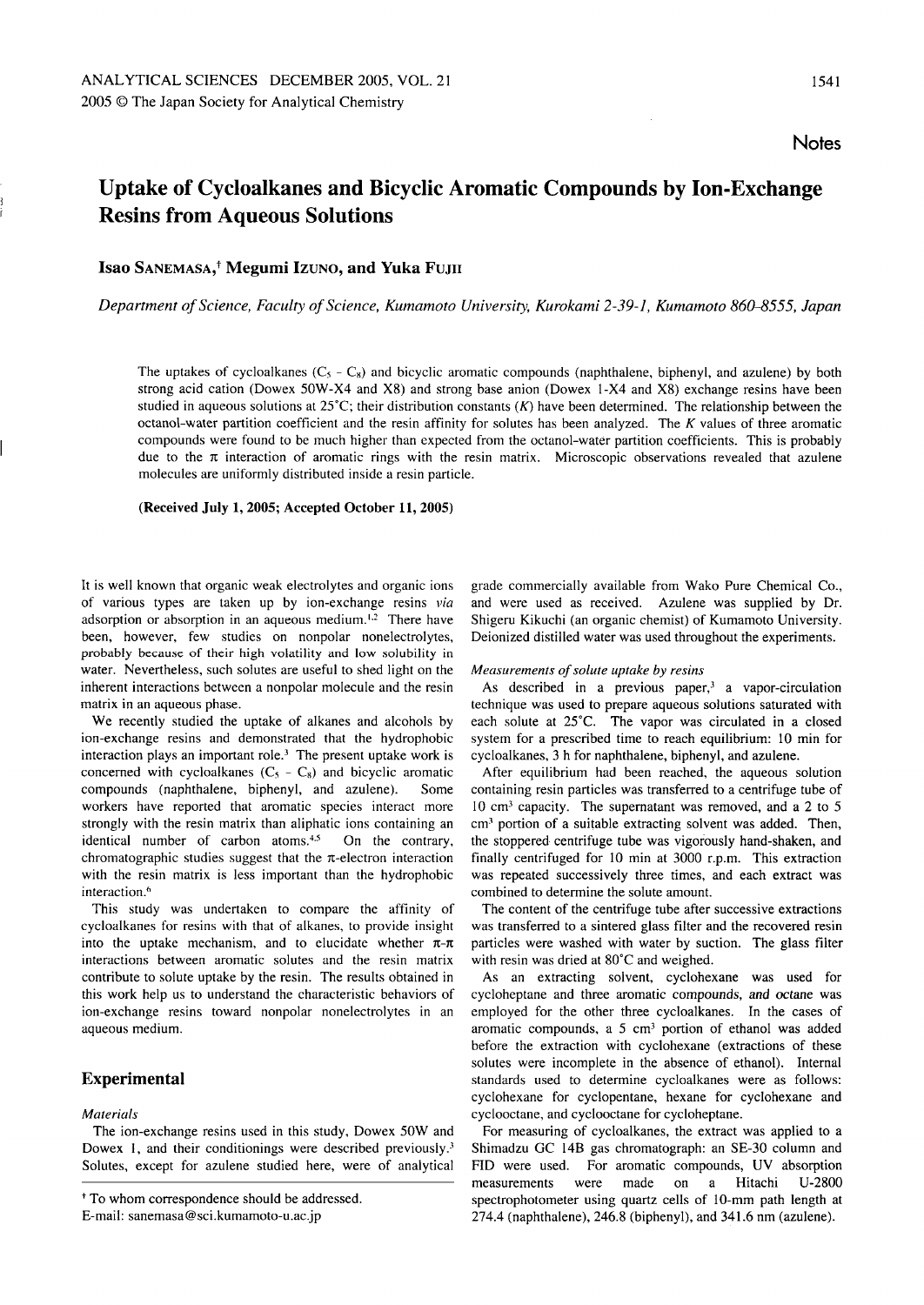|              | Concentration of solute in aqueous phase<br>in equilibrium with resin/mol $dm^{-3}$ | Amount of solute taken up by resin/10 <sup>-2</sup> mmol $g^{-1}$ |       |                 |       |  |
|--------------|-------------------------------------------------------------------------------------|-------------------------------------------------------------------|-------|-----------------|-------|--|
| Solute       |                                                                                     | Dowex 50W                                                         |       | Dowex 1         |       |  |
|              |                                                                                     | X4                                                                | X8    | X4              | X8    |  |
| Cyclopentane | $1.30 \times 10^{-3}$                                                               | 1.68                                                              | 1.27  | 4.82            | 8.21  |  |
|              | $1.62 \times 10^{-3}$                                                               | 1.88                                                              | 1.41  | 5.79            | 10.0  |  |
|              | $1.95 \times 10^{-3}$                                                               | 2.28                                                              | 1.83  | 6.94            | 11.8  |  |
| Cyclohexane  | $3.99 \times 10^{-4}$                                                               | 0.725                                                             | 0.547 | 3.01            | 3.99  |  |
|              | $5.28 \times 10^{-4}$                                                               | 0.914                                                             | 0.756 | 3.66            | 5.28  |  |
|              | $6.56 \times 10^{-4}$                                                               | 1.18                                                              | 0.958 | 4.67            | 6.67  |  |
| Cycloheptane | $0.974 \times 10^{-4}$                                                              | 0.337                                                             | 0.207 | 1.16            | 0.998 |  |
|              | $1.21 \times 10^{-4}$                                                               | 0.417                                                             | 0.277 | 1.35            | 1.26  |  |
|              | $1.71 \times 10^{-4}$                                                               | 0.632                                                             | 0.397 | 1.87            | 1.83  |  |
| Cyclooctane  | $2.85 \times 10^{-5}$                                                               | 0.159                                                             | 0.525 | 0.560           | 0.352 |  |
|              | $3.71 \times 10^{-5}$                                                               | 0.209                                                             | 0.744 | 0.684           | 0.458 |  |
|              | $5.07 \times 10^{-5}$                                                               | 0.281                                                             | 1.08  | 0.853           | 0.595 |  |
| Naphthalene  | $0.852 \times 10^{-4}$                                                              | 1.02(0.900)                                                       | 0.900 | 4.90(2.85)      | 7.20  |  |
|              | $1.54 \times 10^{-4}$                                                               | 1.88(1.70)                                                        | 1.64  | 8.80(4.85)      | 12.8  |  |
|              | $2.42 \times 10^{-4}$                                                               | 3.00(2.60)                                                        | 2.60  | $13.7$ $(7.50)$ | 20.5  |  |
| Biphenyl     | $1.38 \times 10^{-5}$                                                               | 0.340                                                             | 0.300 | 2.75            | 1.35  |  |
|              | $2.84 \times 10^{-5}$                                                               | 0.801                                                             | 0.680 | 5.82            | 2.80  |  |
|              | $4.29 \times 10^{-5}$                                                               | 1.24                                                              | 1.04  | 8.90            | 4.36  |  |
| Azulene      | $0.432 \times 10^{-5}$                                                              |                                                                   |       | 0.320           | 0.540 |  |
|              | $1.81 \times 10^{-5}$                                                               |                                                                   |       | 1.42            | 2.30  |  |
|              | $3.45 \times 10^{-5}$                                                               |                                                                   |       | 2.70            | 4.38  |  |

Table 1 Experimental data for the uptake of cycloalkanes and bicyclic aromatic compounds by ion-exchange resins of 100 - 200 mesh<sup>a</sup> at 25°C

a. Data for the resin of 200 - 400 mesh are shown in parentheses.







Fig. 1 Micrographs (magnification 60 times) of resin particles (Dowex 1-X4,  $20 - 50$  mesh) before the uptake run (a), after contact with azulene in aqueous solution (b), its vertical sectional view (c), after being allowed to stand to the vapor of azulene (d), after contact with an anionic dye (Acid Red I) in aqueous solution (e), and its vertical sectional view (f).

The concentrations of cycloalkanes and azulene in saturated aqueous solutions were measured in this study, while the solubility data on the other aromatic compounds were taken from our previous study.7

We have also studied phenanthrene and anthracene, though it took a very long time for these solutes to reach equilibrium; aqueous solutions can be saturated in <sup>6</sup> <sup>h</sup> for phenanthrene and in 20 h for anthracene, while it takes several days in the presence of resins. The present vapor-circulation technique is unsuitable for such a long-time circulation. In the case of azulene, its uptake to cation-exchange resins cannot be measured, because, in these cation exchangers, azulene molecules are rapidly changed to azulenium ion (dark green color) to a considerable extent.

# Results and Discussion

The amount of solute taken up by resins, expressed in mmol per gram of dry resin, is summarized in Table 1 together with the solute concentration in equilibrium with the resin in mol  $dm^{-3}$ . The amount of solute taken up by the resin was found to be directly proportional to the solute concentration in the aqueous solution, as demonstrated in a previous study. $3$ 

Azulene, an isomer of naphthalene, is convenient for visual observations. We examined resin particles (Dowex I-X4, <sup>20</sup> 50 mesh) before and after uptake runs by a microscope (Fig. 1). The aqueous solution saturated with azulene was light blue, and resin particles before the run (a) gradually turned deep blue during contact with a saturated azulene aqueous solution for 3 h (b). A vertical sectional view (c) shows that the particle is uniform in color. Another sectional view (d), on the other hand, indicates that the blue color does not extend to an internal zone of the resin particle, which was prepared under conditions that the resin had been placed in a sealed bottle together with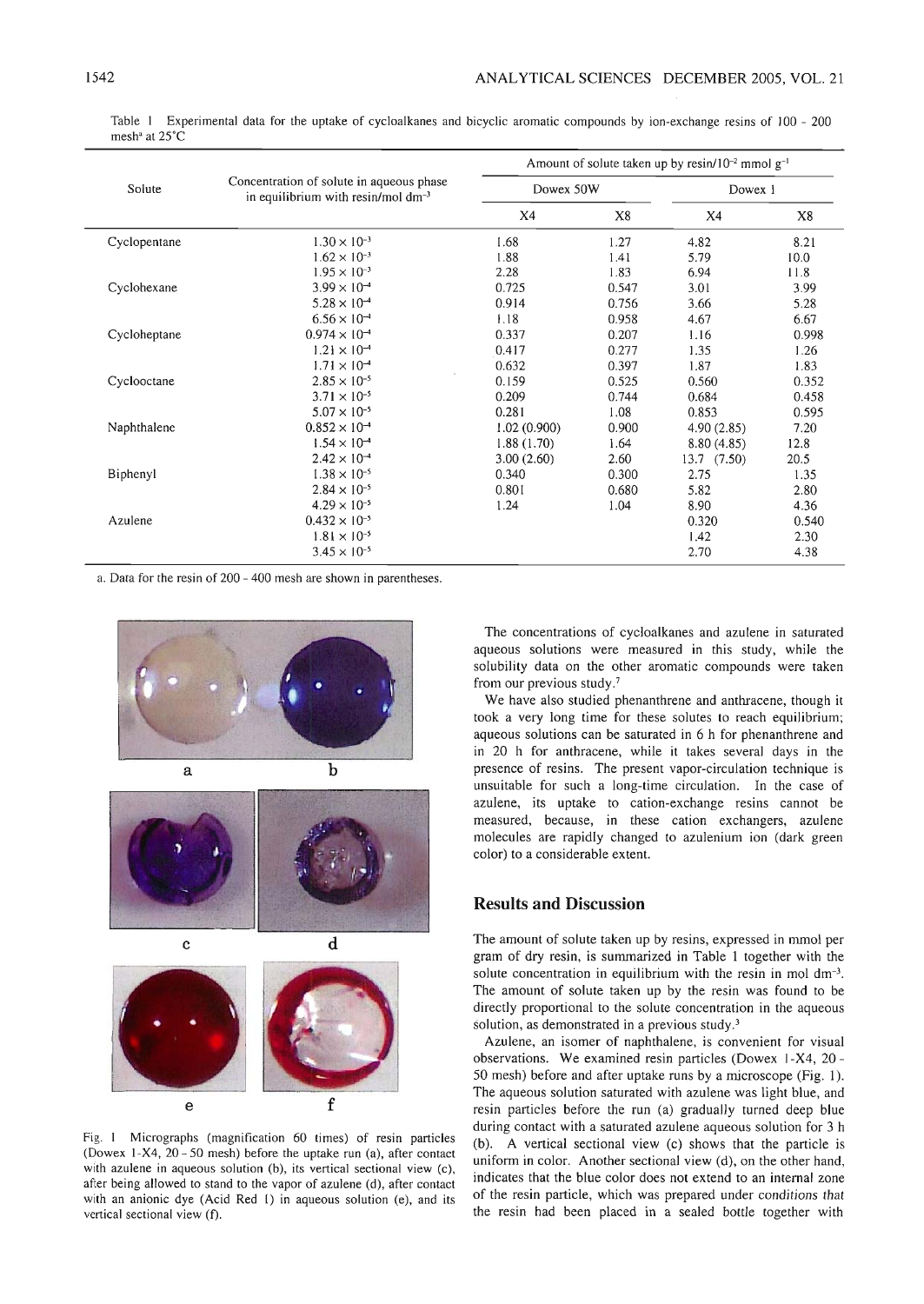Table 2 Distribution constant of solutes by ion-exchange resins at 25°C

|              | $log K_{\rm cw}$ <sup>b</sup> | $K^u$ /ml g <sup>-1</sup> |             |                      |                      |  |
|--------------|-------------------------------|---------------------------|-------------|----------------------|----------------------|--|
| Solute       |                               | Dowex 50W                 |             | Dowex 1              |                      |  |
|              |                               | X4                        | $_{\rm X8}$ | X4                   | X8                   |  |
| Cyclopentane | 3.00                          | 11.9                      | 9.26        | 36.0                 | 61.6                 |  |
| Cyclohexane  | 3.44                          | 17.8                      | 14.4        | 71.3                 | 101                  |  |
| Cycloheptane | 3.91                          | 36.0                      | 22.8        | 112                  | 105                  |  |
| Cyclooctane  | 4.45                          | 55.8                      | 20.4        | 178                  | 120                  |  |
| Naphthalene  | 3.30                          | 123(108)                  | 107         | 568(312)             | 843                  |  |
| Biphenyl     | 4.06                          | 286                       | 241         | $2.07 \times 10^{3}$ | $1.01 \times 10^{3}$ |  |
| Azulene      | 3.20                          |                           |             | 784                  | $1.27 \times 10^{3}$ |  |

a. The distribution constant is defined as follows:  $K =$  (the amount of solute taken up by the resin in mmol/g of dry resin)/(the solute concentration in the aqueous solution in mmol/ml). Data for the resin of 200 400 mesh are shown in parentheses.

b. Octanol-water partition coefficient (Ref. 10).

azulene particles separately in space for 5 days. The differences in these sectional views suggest that azulene molecules are taken up by the resin via partition in the aqueous medium, while they are adsorbed on the resin surface in the gaseous phase. Figure 1 shows two additional micrographs observed for a C.I. Acid Red 1. This anionic dye is considered to adsorb on the anionic exchanger by ion-exchange. The resin turned deep red as soon as it was added to a dilute (ca.  $10^{-5}$  M) aqueous dye solution (e), and its vertical sectional view (f) bears a resemblance to the micrograph (d).

It is noteworthy that the diffusion of a cationic dye (Rhodamine B) in a cation-exchange resin particle is very slow, $8$ while that of azulene is relatively fast. This may be due not only to the difference in the solute migration process in the resin phase, ion-exchange or partition, but also to the difference in the solute molecular size. In fact, we have observed in this work that phenanthrene and anthracene migrate very slowly in the resin phase.

It should be noted that the amount of naphthalene taken up by the resin is smaller for the small size resin (200-400 mesh) than for the larger one (100 - 200 mesh). This observation may also support that the uptake mechanism is governed by partition rather than adsorption, because the smaller size resin is favorable for adsorption.9

For the sake of comparing the relative affinity values of the resin toward each solute, we used a distribution constant  $(K)$ , defined in a previous paper, $3$  as follows:

# $K = \frac{(\text{the amount of solute taken up by the resin in mmol/g of dry resin})}{\sqrt{\text{the adult strain}}$ (the solute concentration in the aqueous solution in mmol/ml)

The  $K$  value corresponds to the slope of a straight line of the related data given in Table 1, and is a hypothetical solute amount (mmol/g of dry resin) at an aqueous solute concentration of  $1$  M. The results are listed in Table 2 together with the octanol-water partition coefficient  $(K<sub>ow</sub>)$  taken from the literature.<sup>10</sup> The logarithmic relationship between the K and  $K_{ow}$ values is plotted in Fig. 2, where our previous data on alkanes  $(C_5 - C_9)$  and alcohols  $(C_4 - C_7)^3$  are illustrated by relatively small circles for a comparison. It can be seen at a glance that the plots of cycloalkanes are in the range of those of alkanes.

The amount of cycloalkanes taken up by the resin increases with the ring size, and their  $K$  values are consistent with their



Fig. 2 Relationships between log K and log  $K_{ow}$  for cation exchange resins (upper) and anion exchange resins (lower). The solid marks indicate the data for 8% cross-linked resins. Our previous data for alkanes and alcohols are indicated by small circles, while cycloalkanes are indicated by squares, and aromatic compounds by triangles.

own  $K_{\text{ow}}$  values. That is, a hydrophobic interaction plays an important role in the uptake of these saturated aliphatic compounds by the ion-exchange resins used in this work. Some data have been reported that support a hydrophobic interaction.<sup>3,5,6,11,12</sup> Of these, selective coefficients of amino acids toward a strong cation exchanger<sup>11</sup> and those of chlorophenols toward a strong anion exchanger<sup>12</sup> have been related to  $K_{\text{ow}}$ .

Table 2 and Fig. 2 show that the uptakes of naphthalene, biphenyl, and azulene are promoted to considerable extents. This seems to suggest that compounds with aromatic rings interact with the aromatic  $\pi$  systems of the resin matrix. It has been pointed out that free electrons at the carbon-carbon double bond interact with the aromatic  $\pi$  systems of the resin matrix.<sup>5</sup> The present results support this  $\pi$ - $\pi$  interaction.

Ion-exchange resins swell in an aqueous solution owing to the presence of functional groups. Nonpolar nonelectrolytes brought within the resin phase interact with a hydrophobic styrene-divinylbenzene copolymer matrix. The affinity of the resin for nonpolar solutes is influenced not only by the solutematrix interaction, but also by the functional group of the resin. The  $N(CH_3)_3$ <sup>+</sup> group exhibits a salting-in effect, while the  $SO_3$ <sup>-</sup> group shows a salting-out effect inside the resin phase.<sup>3,6</sup> This is probably the reason that the affinity of an anion exchanger is greater than that of a cation exchanger for nonpolar nonelectrolytes.

It is generally said that the amount of solutes absorbed or adsorbed by ion-exchange resins decreases with increasing cross-linking of the resin.<sup>2,13</sup> Our present and previous data,<sup>3</sup> however, have revealed that this is only true for the cation exchanger. For the anion exchanger, the X8 type uptakes more  $n$ -alkanes of C number up to 7 and more cycloalkanes up to 6